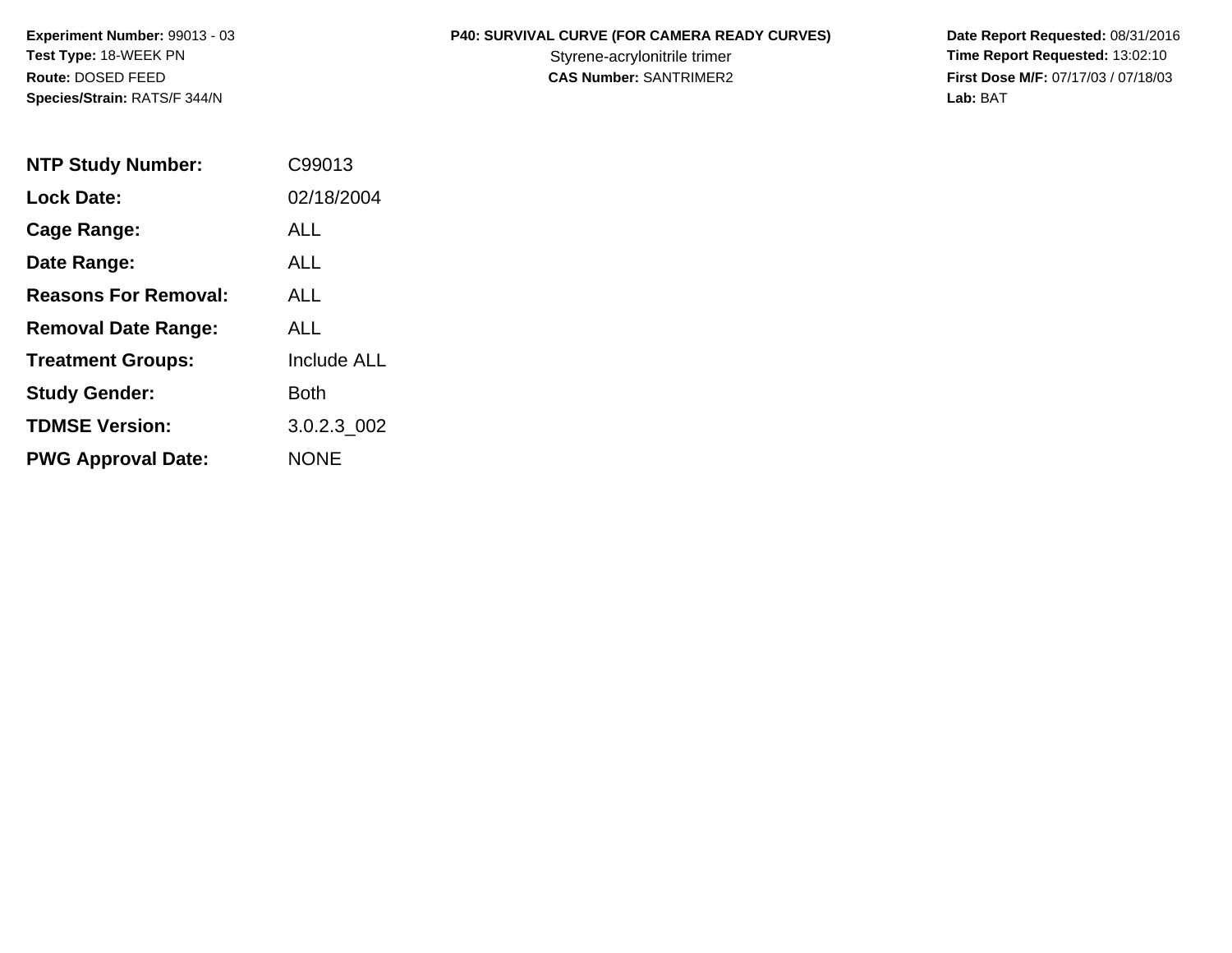**Species/Strain:** RATS/F 344/N **Lab:** BAT

## **Experiment Number:** 99013 - 03 **P40: SURVIVAL CURVE (FOR CAMERA READY CURVES) Date Report Requested:** 08/31/2016

Test Type: 18-WEEK PN **Styrene-acrylonitrile trimer** Styrene-acrylonitrile trimer **Time Report Requested:** 13:02:10 **Route:** DOSED FEED **CAS Number:** SANTRIMER2 **First Dose M/F:** 07/17/03 / 07/18/03